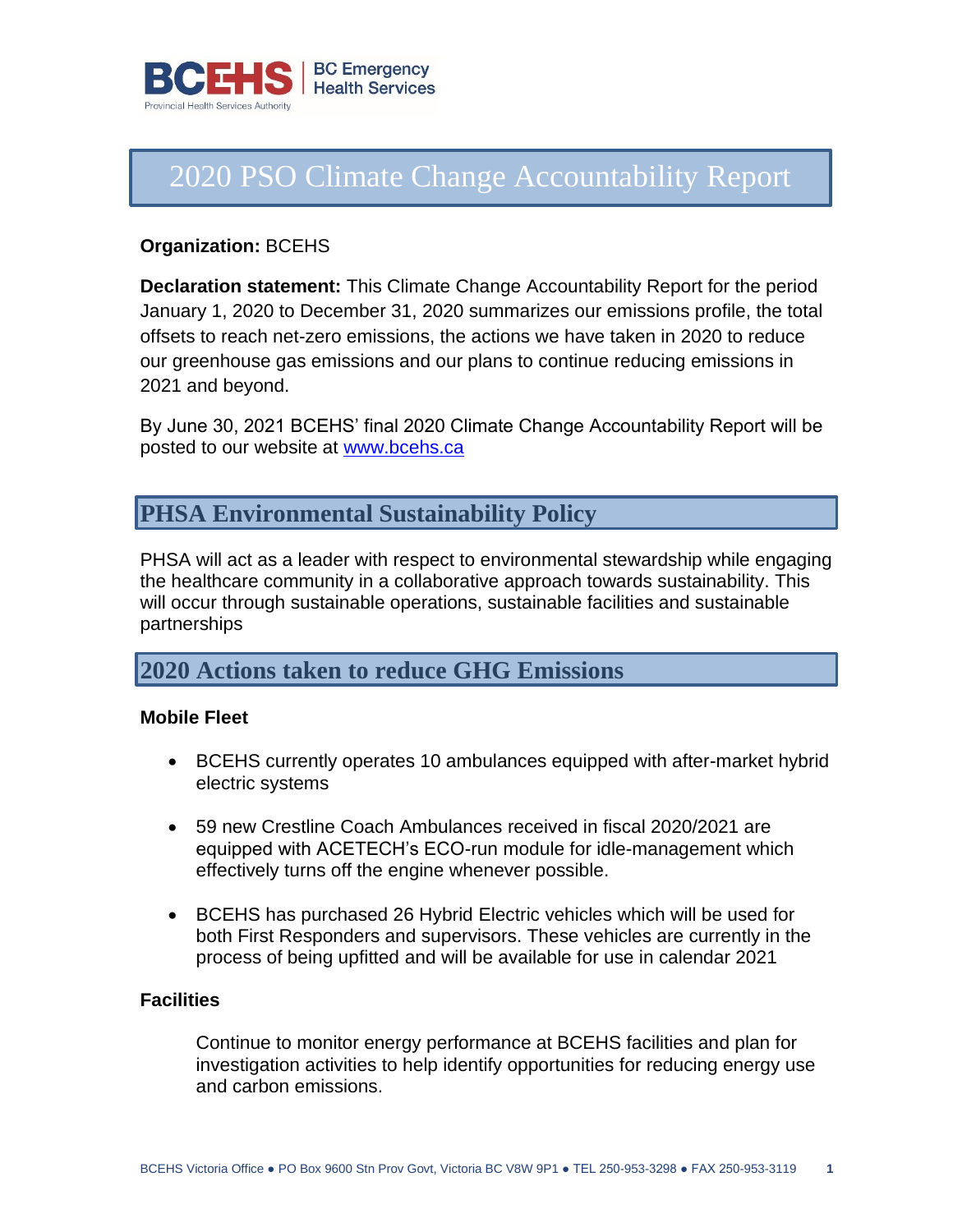#### **Paper Usage**

- BCEHS continues to purchase only 100% recycled paper for office use
- Fleet Operations has reduced its reliance of photocopying by using electronic means the 13 000 + invoices it process every year

### **Plans to continue reducing emissions in 2021 and beyond**

#### Facilities:

Building engagement strategy with Facilities Maintenance and Operations to identify energy savings and emission reduction opportunities and optimize existing equipment.

The energy team continues to promote energy conservation and GHG emissions reduction through awareness and behaviour change campaigns and programs.

Looking for opportunities to participate in BC Hydro's Continuous Optimization Program.

Developing and implementing guidelines and processes to embed energy management into standard operations.

Looking for energy and emissions saving innovations and opportunities for their testing and demonstration at our sites.

#### Fleet:

In 2021, BCEHS will continue engaging Canadian ambulance manufacturers on lower or no emissions ambulance platforms. Work will continue when BCEHS is able to review early mock-ups and prototypes from these ambulance manufacturers.

As other hybrid and low-emission technology becomes available at a commercial level, BCEHS will continue to assess these options.

BCEHS is currently engaged in the review and justification of electric vehicles and plugin Hybrid Electric vehicles for the part of the fleet that supports the main ambulance service. This includes consideration for the infrastructure required as well as estimating reductions in GHG with these proposals

BCEHS is considering leveraging some CNCP funds for this exercise.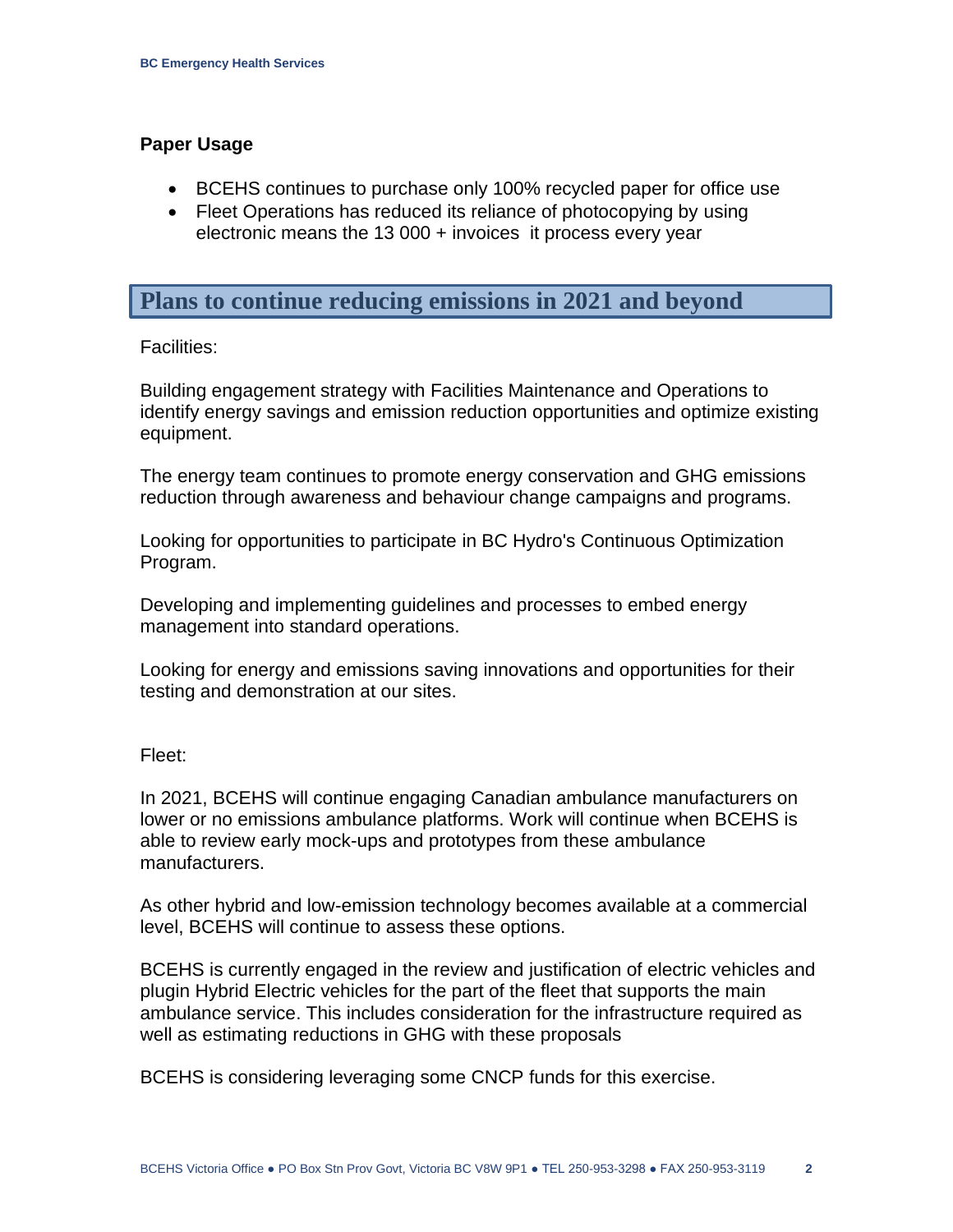# **Emissions and Offset Summary Table:**

| <b>BCEHS 2020 GHG Emissions and Offsets</b>                                 |           |  |  |  |
|-----------------------------------------------------------------------------|-----------|--|--|--|
| GHG Emissions created in Calendar Year 2020                                 |           |  |  |  |
| Total Emissions ( $tCO2e$ )                                                 | 15,175    |  |  |  |
| Total $BioCO2$                                                              | 435       |  |  |  |
| Total Offsets $(tCO2e)$                                                     | 14,739    |  |  |  |
| <b>Adjustments to Offset Required GHG Emissions Reported in Prior Years</b> |           |  |  |  |
| Total Offsets Adjustment $(tCO2e)$                                          | 307       |  |  |  |
| <b>Grand Total Offsets for the 2020 Reporting Year</b>                      |           |  |  |  |
| Grand Total Offsets ( $tCO2e$ ) to be Retired<br>for 2020 Reporting Year    | 15,046    |  |  |  |
| Offset Investment $(\$25$ per tCO <sub>2</sub> e)                           | \$376,150 |  |  |  |

# **Retirement of Offsets:**

In accordance with the requirements of the Climate Change Accountability Act and Carbon Neutral Government Regulation, BCEHS (the Organization) is responsible for arranging for the retirement of the offsets obligation reported above for the 2020 calendar year, together with any adjustments reported for past calendar years (if applicable). The Organization hereby agrees that, in exchange for the Ministry of Environment and Climate Change Strategy (the Ministry) ensuring that these offsets are retired on the Organization's behalf, the Organization will pay within 30 days, the associated invoice to be issued by the Ministry in an amount equal to \$25 per tonne of offsets retired on its behalf plus GST.